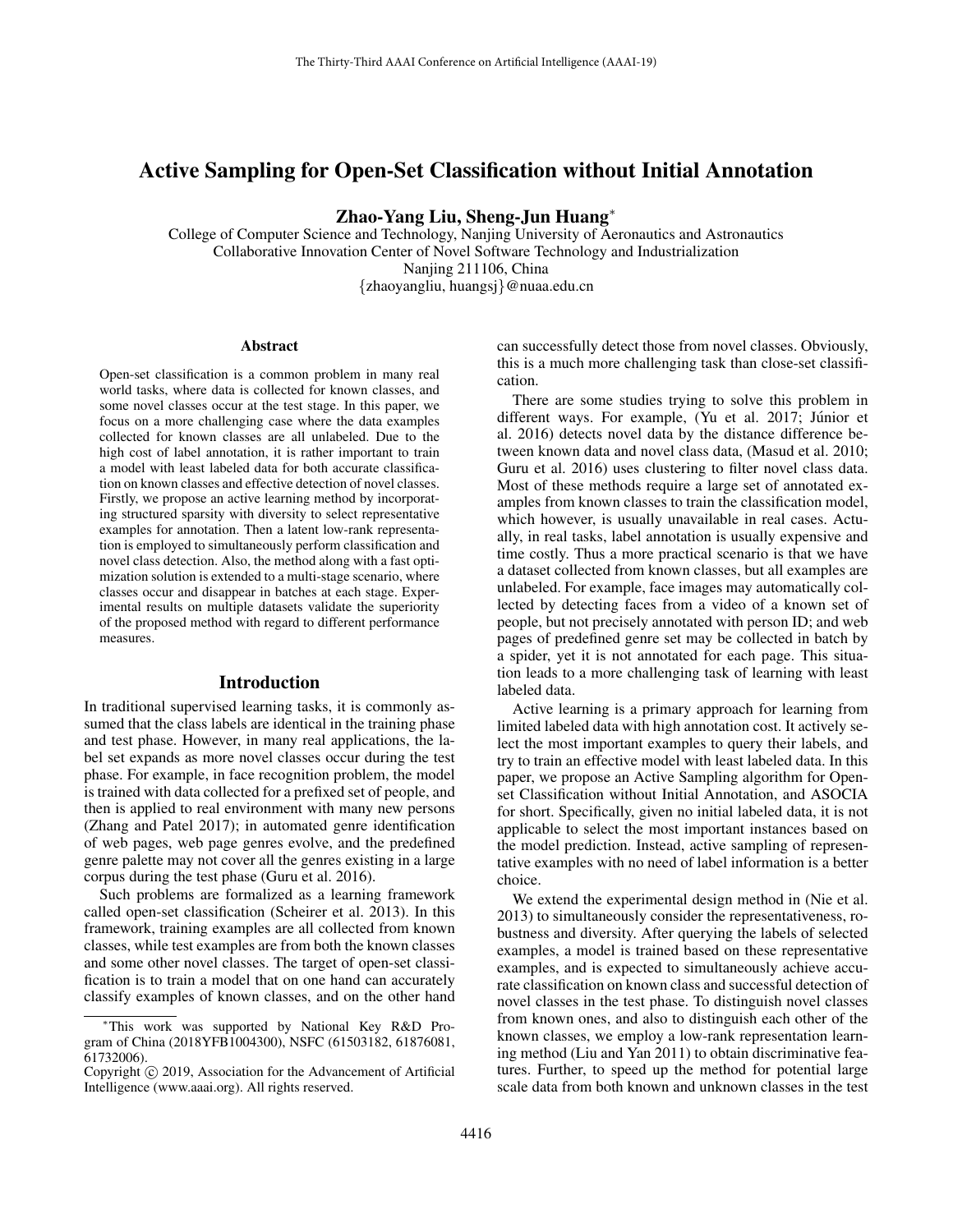phase, we introduce a fast solution based on incremental SVD (Berry, Dumais, and O'Brien 1995). We also extend the method to a more dynamic environment with multiple test stages, and at each stage some novel classes occur while some known classes disappear.

Experiments are performed on multiple datasets to validate the effectiveness of the proposed method on open-set classification. Results with regard to accuracy and F-1 measure show that our method achieves better performance on both the classification of known classes and detection of novel classes.

Our main contributions are summarized as follows:

- The ASOCIA framework is proposed for a novel and challenging setting of open-set classification without initial annotation.
- A new strategy incorporating structure sparsity and diversity is proposed for active selection of representative examples. Also, the discriminative low-rank representation with a fast solution is introduced for classifying known classes and detecting novel classes.
- Experimental study is performed to validate the effectiveness of the proposed method on both the active sampling and model performance.

The rest of the paper is organized as follows. In the next section, related studies from different aspects are summarized and discussed. Then we propose the ASOCIA framework with detailed introduction on active sampling and lowrank representation learning. After that, experimental results are presented, followed by the conclusion.

## Related work

#### Open-Set Classfication

Semi-supervised methods make use of both the labeled data and unlabeled test data which contain novel class data to train the model. In LACU (Da, Yu, and Zhou 2014), the augment risk is introduced to adjust the separator closer to the labeled region. While in (Guru et al. 2016; Masud et al. 2010), clustering technique is used to construct the boundary for filtering examples of novel class.

Open-set classification has attracted many research interests. In (Scheirer et al. 2013), a open risk is introduced into the supervised classification model. After that, probability models (Scheirer, Jain, and Boult 2014; Zhang and Patel 2017) are proposed based on the open risk concept. The EVT approach (Scheirer et al. 2011) is adopted to split the score list of test data and divide them into novel or known data. The methods in (Júnior et al. 2016) and (Bouguelia, Belaid, and Belaid 2014) detect novel class by the distance of test data to labeled training data. In (Yu et al. 2017), authors adopt adversarial learning to generate pseudo negative data which are close to each known class.

Outlier detection techniques are also used for open-set classification by treating the examples from novel classes as outliers. The method in (Mu, Ting, and Zhou 2017) uses iForest (Liu, Ting, and Zhou 2008) to detect anomaly data which contain novel class data. The method in (Mu et al. 2017) uses matrix sketch technique to store main known class information and compute inner products between sketch matrix rows and test data to recognize novel class. Due to the use of matrix sketch technique, this method may need lots of labeled data.

In addition, other problems such as zero-shot learning (Xian et al. 2016), the attribute-incremental learning (Vapnik, Vashist, and Pavlovitch 2009), the class incremental learning (Kuzborskij, Orabona, and Caputo 2013) are also related to the open-set classification problem. While most methods mentioned above utilize many labeled data without considering limited annotation cost, and in real world, a new item often starts with data collection and annotation, no plenty of data available.

## Active Learning

Active learning is a primary approach to deal with limited labeled data. It selects the most important examples to query their labels from the oracle. Different criteria have been proposed to estimate how important an example is for improving the classification model (Huang, Jin, and Zhou 2010; Huang and Zhou 2013).

In our problem setting, we need to select a batch of examples from the unlabeled dataset for once. And experimental design methods fit the data selection situation. In (Yu, Bi and Tresp 2006), authors propose the TED method for transductive experimental design, which tends to select data representative to those yet unexplored data. Based on the idea of data construction, (Yu et al. 2008; Shi and Shen 2016) transforms the TED as a convex problem and can get a global optimal solution. Another method ANLR (Hu et al. 2013) further improves the result by local reconstruction with only neighbors. (Nie et al. 2013) proposes the RRSS where the  $L_{2,1}$  norm is adopted to constrain the data construction loss and the relationship matrix of training data.

#### Low-Rank Representation

In many studies (Narayanan and Mitter 2010; Donoho and Grimes 2003), a common assumption is that highdimensional data lies in a low-dimensional subspace and it is reasonable in reality to structural data such as images, texts and digital audio files. So the data could be compressed from high dimension to low dimension. LRR (Liu, Lin, and Yu 2010) can be seen as a compressed sensing technique, which tries to minimize the rank of the relationship matrix. (Liu, Lin, and Yu 2010) solves the problem with a strong assumptions that the training data of each class are sufficient and the noises of data are at low level. (Liu and Yan 2011) ease the problem by introducing the effects of hidden data.

In (Liu and Yan 2011) the data matrix is decomposed to principal feature and salient feature which are further used to perform sub-space segmentation and classification. While here we are interested in the affiliation matrix in principal feature and need to calculate the affiliation matrix for each test instance, so the computation cost is large. In (Zhang, Lin, and Zhang 2013), complete solutions are provided, based on the idea, we propose a fast solution by introducing the incremental SVD decomposition.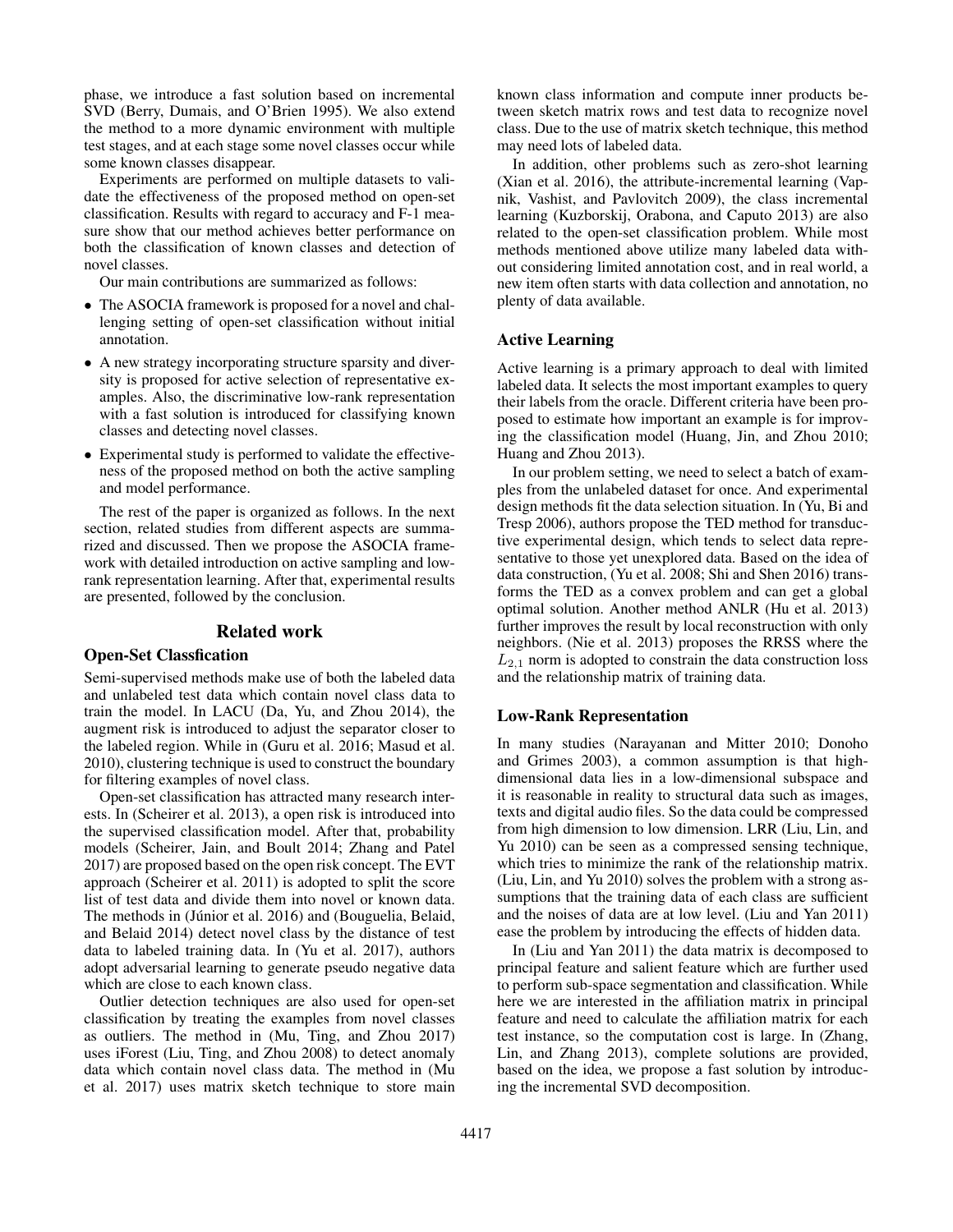# The ASOCIA Framework

## Problem Formulation

In traditional supervised learning, model is trained on a labeled set  $\{(\mathbf{x}_i, y_i)\}_{i=1}^n$  with *n* examples, where  $y_i \in Y$  is the class label of the *i*-th instance, and  $Y = \{1, 2, \dots, K\}$ is the close-set of K class labels. At the test phase, each instance belongs to one of the  $K$  classes in  $Y$ . The task is to learn a model  $f(\mathbf{x}) : \mathcal{X} \to Y$  to classify test instances into one of the K classes.

In a classical open-set classification task, the training data  $X = \{(\mathbf{x}_i, y_i)\}_{i=1}^n$  consists of *n* examples from  $\tilde{K}$ known classes  $Y = \{1, 2, \dots, K\}$ . While in the test phase, the test set consists of instances from the open-set classes  $Y = \{1, 2, \dots, K, K + 1, \dots, K + M\}$ , where the M novel classes  $K + 1, \cdots, K + M$  are unseen during the training phase. The task is to learn a model  $f(\mathbf{x}) : \mathcal{X} \to$  $\{1, 2, \cdots, K, novel\}$ , where the *novel* represents all novel classes.

In this paper, we consider a special case of open-set classification with no initial annotation. At the beginning of the training phase, we are given a dataset  $X = {\mathbf{x}_i}_{i=1}^n$ with *n* instances. Each instance belongs to one of the  $\overrightarrow{K}$ classes in  $Y = \{1, 2, \dots, K\}$ . However, the ground-truth annotation  $y_i$  is not available for all instances  $x_i \in X$ . We need to actively sample a batch of important instances from  $X$ , query their class labels, and then train a model  $f(\mathbf{x}) : \mathcal{X} \to \{1, 2, \cdots, K, novel\}$  to perform classification of known classes as well as detection of novel classes.

#### Active Selection of Representative Examples

In the ASOCIA framework, we have no initially labeled data even for the known classes, and need to actively select a batch of most important examples from the unlabeled pool to annotate. Without a classification model to estimate the uncertainty or informativeness of an unlabeled instance, it is more practical to perform active sampling based on representativeness. Among the active learning methods, experimental design (Yu, Bi, and Tresp 2006; Nie et al. 2013) has shown effective performance for representative sampling.

In (Yu, Bi, and Tresp 2006), a transductive experimental design (TED) method is proposed to select the examples that can best represent the whole data using a linear representation. Formally, given a dataset  $X = [\mathbf{x}_1, \mathbf{x}_2, \cdots, \mathbf{x}_n] \in$  $\mathbb{R}^{d \times n}$  with *n* instances of *d*-dimensional feature vectors, TED tries to select a set  $B$  of  $m$  examples from  $X$  with the following objective function.

$$
\min_{B,W} \sum_{i=1}^{n} \left( \|\mathbf{x}_i - B\mathbf{w}_i\|_2^2 + \gamma \|\mathbf{w}_i\|_2^2 \right) \tag{1}
$$
\n
$$
B \subset \mathbf{Y} \mid B| = m \quad W = \left[\mathbf{w}, \quad \mathbf{w} \right] \subset \mathbb{R}^{m \times n}
$$

s.t.  $B \subset X, |B| = m, W = [\mathbf{w}_1, \cdots, \mathbf{w}_n] \in \mathbb{R}^n$ .

Here  $w_i$  is the linear weight vector reflecting the relations between the selected examples and the instance  $x_i$ .

The problem in Eq. 1 is NP-hard, and is solved with greed optimization (Yu, Bi, and Tresp 2006). Later, a more robust method is proposed in (Nie et al. 2013) by introducing structured sparsity. Specifically, this method dose not directly select a subset  $B$  from  $X$ . Instead, all examples are used to represent each instance  $x_i$  with the weight vector  $w_i$  of n dimensions. The objective functions is as follows.

$$
\min_{W} \|(X - XW)^{\top}\|_{2,1} + \gamma \|W\|_{2,1},\tag{2}
$$

where the second term with  $\ell_{2,1}$ -norm on W aims to achieve structured sparsity. On one hand, the loss function will be less sensitive to outliers compared to that in Eq. 1; and on the other hand, the  $\ell_{2,1}$ -norm leads to a row-sparse solution of  $W$ . After the optimization of the above problem, the representative examples are selected according to the row-sum values of absolute W. A larger sum value of  $|\mathbf{w}_i|$  implies that  $x_i$  contributes more to represent other examples, thus is more representative and should be selected to annotate.

When we sort the examples by the row-sum values of the absolute W, there could be some similar examples among the top ranked examples, which may contain redundant information. Annotating such redundant examples will contribute less to the model training, and thus leads to waste of annotation cost. To solve this problem, we propose to incorporate diversity into the objective function when optimizing the weight vectors. Specifically, we have:

$$
\min_{W} \left\| \left( X - XW \right)^{\top} \right\|_{2,1} + \gamma \| W \|_{2,1} + \lambda \| W W^{\top} \|_{F}^{2}, \quad (3)
$$

where  $\gamma$  and  $\lambda$  are two trade-off parameters. The third term minimizes the correlations among different rows of  $W$ , and thus is expected to enhance the diversity of selected examples. In summary, the objective of Eq. 3 is to select examples that can well represent the whole dataset via linear combination, have structured sparsity and high diversity. Such selected examples are expected to be most helpful to train an effective model.

Next we will discuss the optimization of Eq. 3. We adopt an approach similar in (Nie et al. 2013) to solve this convex problem. By setting the derivative of Eq. 3 to zero, we have:

$$
X^{\top} X W U - X^{\top} X U + \gamma V W + 4\lambda W W^{\top} W = 0.
$$
 (4)

Both  $U$  and  $V$  are diagonal matrix, whose elements are computed according to (Nie et al. 2010):

$$
U_{i,i} = \frac{1}{\|\mathbf{x}_i - X\mathbf{w}_i\|}; \quad V_{i,i} = \frac{1}{\|\mathbf{w}^i\|}.
$$

where  $w_i$  and  $w^i$  represent *i*-th column and *i*-th row respectively. By further denoting  $M = WW^{\top}$ , after calculated U and V, fix  $M = WW^T$ , then we can update W and M alternately, repeat the procedure until convergence condition satisfied.

The algorithm for active sampling is summarized in Algorithm 1. Note in the experiments of multiple test phases, we also use this algorithm to select additional examples for annotation at each stage.

#### Low-Rank Representation Learning

In open-set classification, we need to simultaneously perform classification on known classes and detection of novel classes. A discriminative feature representation of the data examples is crucial for achieve good performance on this task. Recently, low-rank representation (LRR) based feature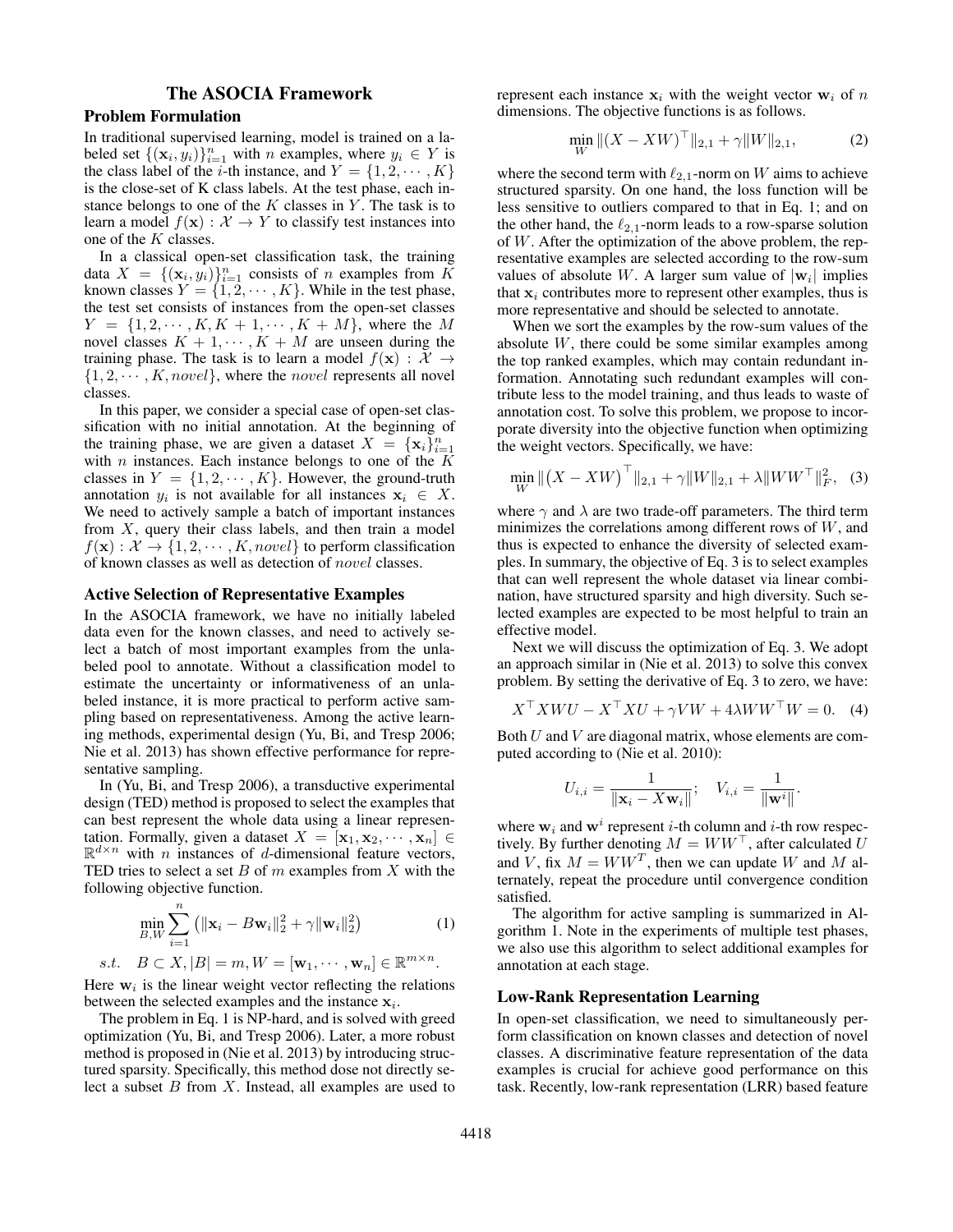**Input:** The data  $X \in \mathbb{R}^{d \times n}$ ; parameters  $\gamma$  and  $\lambda$ **Output:** The selected  $m$  representative examples; 1: Initialize  $W \in \mathbb{R}^{n \times n}$ , and  $U, V$  as diagonal matrices; 2: repeat 3: Calculate diagonal elements:  $U_{i,i} = \frac{1}{\|\mathbf{x}_i - X\mathbf{w}_i\|};$ 4: Calculate diagonal elements:  $V_{i,i} = \frac{1}{\|\mathbf{w}^i\|}$ ; 5: Calculate  $M = WW^{\top}$ ; 6: **for**  $i = 1$  to n **do** 7: Calculate each column of  $W$  as 8:  $\mathbf{w}_i = U_{i,i} (U_{i,i} X^\top X + \gamma V + 4\lambda M)^{-1} X^\top \mathbf{x}_i;$ 9: Update M by  $M = WW^{\top}$ ; 10: end for 11: until (satisfy the convergence condition) 12: Calculate the row-sum values of  $|W|$ ;

13: Return the  $m$  examples with largest row-sum values.

learning has achieved great success in various applications (Liu and Yan 2011; Zhou, Lin, and Zhang 2016). The basic assumption of LRR is that data from the same class should be distributed in the same low-dimensional subspace. While the dimension of the subspace corresponds to the rank of the representation matrix, LRR tries to find the lowest-rank representation that can represent the data examples with linear combinations of given dictionary.

Given the data matrix  $X \in \mathbb{R}^{d \times n}$ , the original LRR minimizes the following objective:

$$
\min_{Z} \text{Rank}(Z) \quad s.t. \quad X = AZ,\tag{5}
$$

where  $A$  is the dictionary. To efficiently solve this problem, some alternative approaches with nuclear norm are proposed (Cai, Candes, and Shen 2010).

In our setting, very limited labeled data is available, and thus favors the methods that are more robust and require less examples. Latent LRR (Liu and Yan 2011) is a representative approach applicable to less data. It tries to exploit hidden data, and decomposes the data matrix  $X$  into two parts: a low-rank part XZ for principle features and a low-rank part  $LX$  for salient features, as formalized in the following equation.

$$
\min_{Z,L} \|Z\|_* + \|L\|_* \tag{6}
$$

$$
s.t. \quad X = AZ + LX.
$$

## The Algorithm

After solving the optimization problem in Eq. 6, the matrix Z captures the affiliation between data examples. Figure 1 visualizes the affiliation matrix of ExtendedYaleB dataset with 6 known classes. It can be observed that data from the same class have strong correlations. This affiliation matrix thus could be utilized for classification as well as novel class detection. Specifically, denote by  $X_l \in \mathbb{R}^{d \times n}$  the set of representative examples selected via active sampling, and we have known their labels  $y_l$ . The corresponding affiliation matrix is denoted by  $Z_l$ . In the test phase, a new instance



Figure 1: Visualization of the affiliation matrix  $Z$  with 6 known classes on ExtendedYaleB dataset



Figure 2: true score(class mass value) distribution of test data

 $x<sub>o</sub>$  from open set is to be classified into one of the known classes or a novel class. If we add a test instance  $x_o$  into  $X_l$ , then we can have a new affiliation matrix (Zhang, Lin, and Zhang 2013):

$$
\hat{Z}^* = \hat{V} \hat{S} \hat{V}^\top,
$$

where  $\hat{S}$  is a block diagonal matrix and  $\hat{V}^{\top}$  comes from  $SVD(X_{l+o}) = \hat{U}\hat{\Sigma}\hat{V}^{\top}, \hat{Z}^*$  has one more row and one more column than  $Z_l$ . We then delete the last column, and denote by  $z_o$  the absolute value of the last row of  $\hat{Z}^*$ .  $\overline{z}_o$  describes how the test example  $x<sub>o</sub>$  is affiliated with the labeled data  $X_l$ . Then we calculate the score for each of the K known classes as:

$$
C_o^k = \frac{\sum_{i=1}^m I(\mathbf{y}_l(i) = k) \cdot \mathbf{z}_o(i)}{\sum_{i=1}^m I(y_i = k)},\tag{7}
$$

where  $I(\cdot)$  is the identity function.  $C_o^k$  estimates how likely  $x<sub>o</sub>$  belongs to class k.

Next, we need to decide whether  $x_0$  belongs to a novel class or not. Inspired by (Prewitt, Judith, and L. Mendelsohn 1966) which is prevalent in picture precessing, we use a iterative method to determine the threshold for distinguish known and novel classes. Given an instance  $x_0$  of the test set  $X_t$ , we firstly calculate the score  $s_o$  =  $\arg \max_{k=1:K} C_o^k$ , and then find the maximum score  $s_{max}$  and minimal score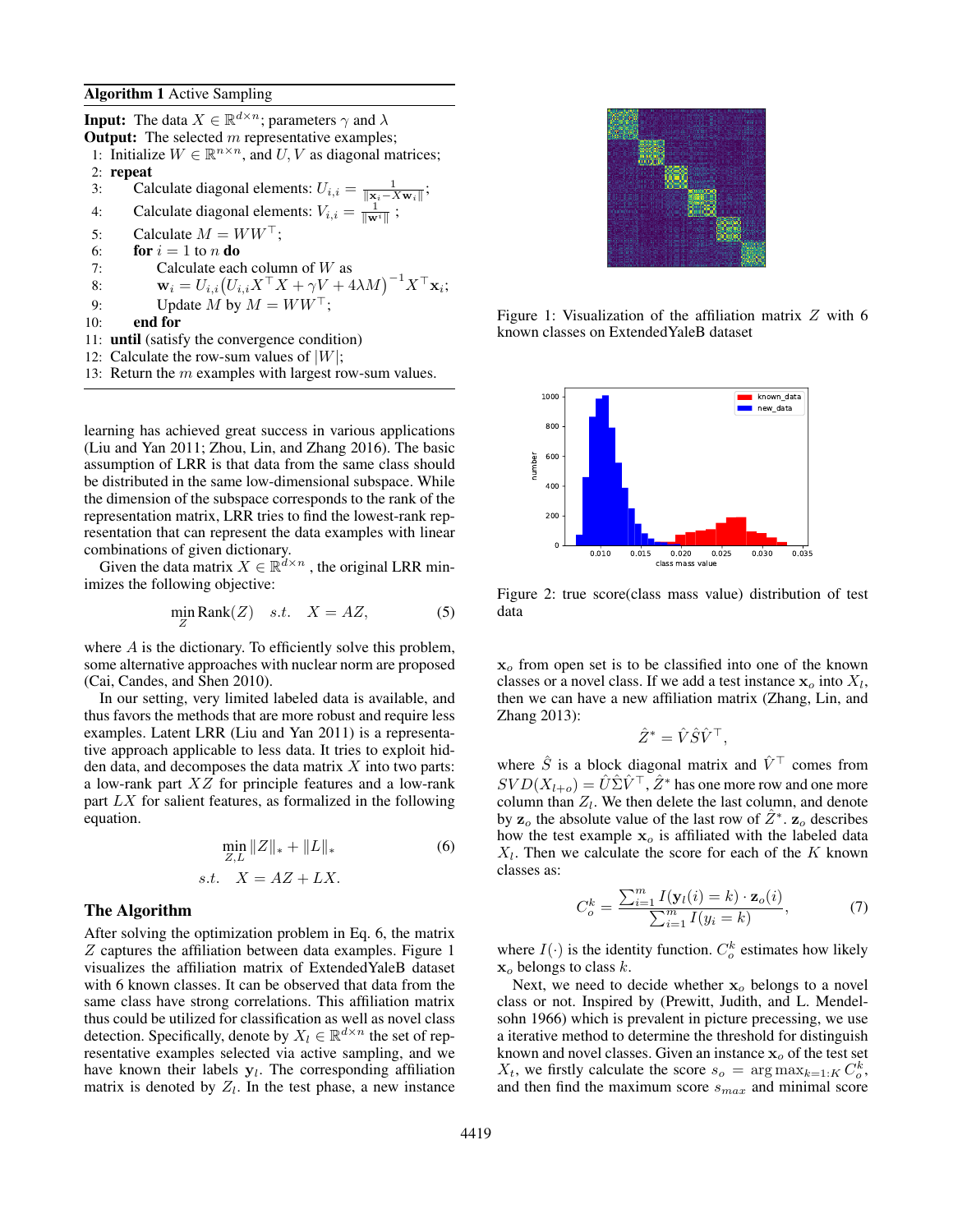$s_{min}$  among all test data. After that the threshold is temporally set as  $(s_{max} + s_{min}/2)$ , and the test set is divided into two subsets according to the threshold. Then we update  $s_{max}$  and  $s_{min}$  by the mean scores of the two subsets, respectively. And the threshold updates as  $(s_{max} + s_{min}/2)$ . This process will be repeated until the threshold value converges to a stable value. Figure 2 shows an example of the score distribution over the test data on ExtendedYaleB. It demonstrate that the above method can find a accurate threshold for separating known and novel classes. At last, if the test instance  $x<sub>o</sub>$  is identified as from known classes, then its class label will be further determined as  $\arg \max_k C_o^k$ .

Although some efficient solutions have been proposed for the problem in Eq. 6 (Zhang, Lin, and Zhang 2013; Liu and Yan 2011), it is still can not get the solution directly because we do not know the value of  $S_l$ ; moreover, it is not scalable because we need to compute the affiliation matrix for each test example during the test phase. To overcome this problem, we adopt the incremental SVD (Berry, Dumais, and O'Brien 1995) to obtain a fast solution for calculating the affiliation matrix. Assume that we have the initial affiliation matrix of training data  $Z_l = V_l S_l V_l^{\top}$  for  $X_l$ , and  $SVD(X_l) = U_l \Sigma_l V_l^{\top}$ . We add test data matrix  $X_t \in \mathbb{R}^{d \times m}$ to  $X_l$  to form the new data matrix  $X_{new} = [X_l; X_t]$ . We can make use of the SVD results over  $X_l$  instead of perform SVD from scratch on  $X_{new}$ . With the result from (Berry, Dumais, and O'Brien 1995), we have:

$$
SVD(X_{new}) = U_{new}\Sigma_{new}V_{new}^{\top} = U_l\Sigma_l[V_l^{\top}; V_l^{\top}],
$$

where  $V_t = X_t^\top U_l \Sigma_l^{-1}$ . Thus for the case of adding a new test instance  $x<sub>o</sub>$ , we can have:

$$
\hat{Z}^* = \hat{V} S_l \hat{V}^\top,
$$

and  $\hat{V}^{\top} = [V_l^{\top}; V_t^{\top}[:, o]]$ . It can be further written as:

$$
\hat{Z}^* = \hat{V}(V_l^\top Z_l V_l) \hat{V}^\top.
$$

With this incremental solution to calculate the affiliation matrix, we can finally get efficient method to perform classification and novel class detection. The whole procedure of our method is summarized in Algorithm 2.

## Experiments

## Datasets and algorithms

In our experiments, three datasets are used to examine the performance of the compared methods. ExtendedYaleB (Lee, Ho, and Kriegman 2005) has 28 classes, each of which has 576 images. Each image is resized to  $48 \times 42$ . Fashion-MNIST (Xiao, Rasul, and Vollgraf 2017) consists of 70000 examples from 10 classes, where each example is a  $28 \times 28$  grayscale image of clothes or shoes. We sample 500 instances for each class from those two datasets. Coil20 (S.A.Nene, Nayar, and H.Murase 1996) contains 20 classes, each of which has 72 examples.

The following methods are compared with our proposed method. OneClass SVM (Schölkopf et al. 2001) is a baseline to learn a model for the known classes, and then can be applied to detect novel classes. MOC-SVM incorporates the

## Algorithm 2 The ASOCIA Algorithm

- **Input:** Unlabeled dataset  $X \in \mathbb{R}^{d \times n}$ ; Initialize  $A \in \mathbb{R}^{n \times n}$ ; 1: Perform Algorithm1 on  $X$  to select the representative examples  $X_l$ ;
- 2: Learn the low-rank representation  $Z_l$  of  $X_l$ ;
- 3: Clear  $Z_l$  by setting non-block diagonal area to zero
- 4: Perform SVD over  $X_l$ : SVD $(X_l) = U_l \Sigma_l V_l^\top$
- 5: Incremental SVD over test data  $X_t$ :  $V_t = X_t^\top U_l \Sigma_l^{-1}$
- 6: Compute the affiliation matrix  $Z_i^*$  for each example
- 7: Compute the score  $s_i$  for each example
- 8: Compute the threshold:  $\tau$
- 9: for each  $x_i \in X_t$  do
- 10: if  $s_i < \tau$  then
- 11:  $\mathbf{x}_i$  is detected as from novel class
- 12: else
- 13:  $\mathbf{x}_i$  is classified as  $y_i = \text{argmax}_k C_i^k$
- 14: end if
- 15: end for

one-vs-rest strategy with OneClass SVM to perform openset classification. SENC (Mu et al. 2017) uses matrix sketch techniques to store data information and distinguish new data and classify known class data by the sketch matrix. ASG (Yu et al. 2017) adopts adversarial learning to find a boundary around seen class data, and achieved state-of-theart performance for open-set classification. ASOCIA-0 is a baseline of our method that simply ignore the diversity during active selection, i.e., it sets  $\lambda = 0$  in Eq. 3.

### Result on the open-set classification

For each dataset, we set 20% of the class labels as known, and others as novel classes. For ExtendedYaleB, half of the 5 known classes are randomly selected as the training set, from which the ASOCIA algorithm will actively select 150 examples from each class for annotation. At test stage, the other half of training examples from known classes together with all examples from unknown classes are used as the test set. Similar data partition is applied to Fashion-MNIST and Coil20, which have 2 and 4 known classes, respectively. The data partition is repeated for 10 times, and the average results are reported.

Because of the imbalanced size between known data and novel data, the measurements used here are accuracies of known class and novel class respectively: Accuracy −  $known =$  $\frac{M_{known}}{N_{known}}$ , where  $M_{known}$  is the number of known data that are classified correctly to the true class, and  $N_{known}$  is the number of true known data in test data. Similarly, for novel class data,  $Accuracy - novel = \frac{M_{novel}}{N_{novel}}$ . Besides, we also adopt F1-measure to evaluate the overall performance on all test data (Yu et al. 2017; Mu et al. 2017). The results are showed in Table 1, 2 and 3, respectively. OneClass SVM can only distinguish between known and novel classes; and thus no *accuracy-known* and *F1-total* available for this method.

From the results in the tables, we can observe that in most cases the proposed ASOCIA method can achieve the best performance for both classification accuracy on known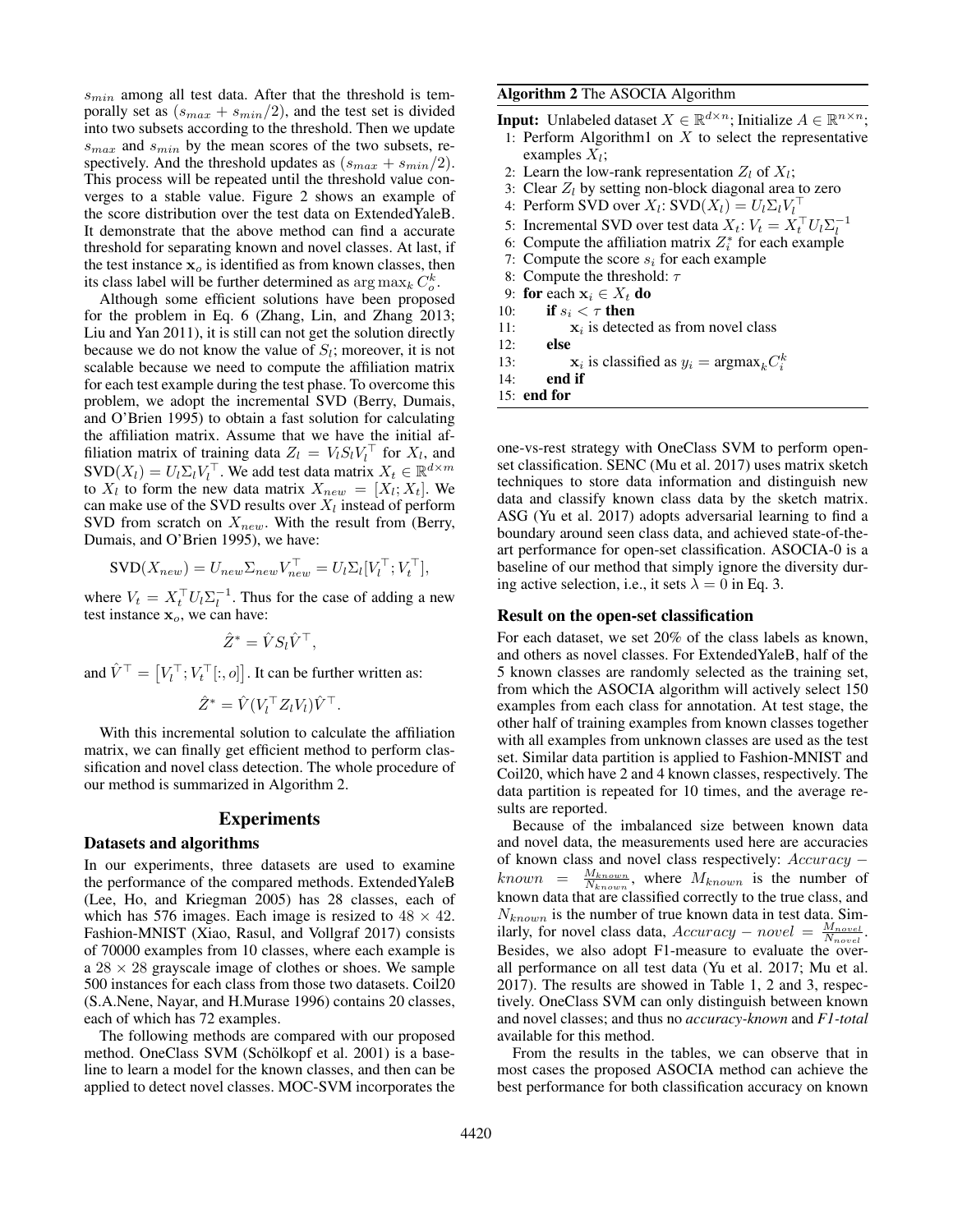Table 1: Open-set classification result of ExtendedYaleB: Best results are bold, OC could not classify known data with detail label, so some results are NA.

| Method                                       | OC.                             | MOC. | <b>SENC</b>                                                                                                   | ASG                                                                                                            | ASOCIA-0                                              | ASOCIA |
|----------------------------------------------|---------------------------------|------|---------------------------------------------------------------------------------------------------------------|----------------------------------------------------------------------------------------------------------------|-------------------------------------------------------|--------|
| Accuracy-known<br>Accuracy-novel<br>F1-total | NA.<br>$0.404 \pm 0.027$<br>NA. |      | $0.515 \pm 0.034$ $0.240 \pm 0.029$<br>$0.663 \pm 0.064$ $0.528 \pm 0.008$<br>$0.340 + 0.052$ $0.140 + 0.032$ | $0.898 \pm 0.036$ $0.999 \pm 0.002$ $0.999 \pm 0.001$<br>$0.838 \pm 0.003$ $0.964 \pm 0.008$ $0.966 \pm 0.009$ | $0.876 \pm 0.023$ $0.935 \pm 0.018$ $0.939 \pm 0.016$ |        |

Table 2: Open-set classification result of Coil20: Best results are bold, OC could not classify known data with detail label, so some results are NA.

| Method                                       | OC.                             | MOC. | <b>SENC</b>                     | ASG                                                                                                                                                                                                                         | ASOCIA-0 | ASOCIA |
|----------------------------------------------|---------------------------------|------|---------------------------------|-----------------------------------------------------------------------------------------------------------------------------------------------------------------------------------------------------------------------------|----------|--------|
| Accuracy-known<br>Accuracy-novel<br>F1-total | NA.<br>$0.591 \pm 0.012$<br>NA. |      | $0.770 + 0.036$ $0.225 + 0.007$ | $0.751 + 0.049$ $0.443 + 0.013$ $0.896 + 0.085$ $0.958 + 0.026$ $0.980 + 0.018$<br>$0.950 + 0.014$ $0.377 + 0.015$ $0.904 + 0.034$ $0.970 + 0.038$ $0.996 + 0.003$<br>$0.788 \pm 0.069$ $0.927 \pm 0.059$ $0.982 \pm 0.009$ |          |        |

Table 3: Open-set classification result of Fashion-MNIST: Best results are bold, OC could not classify known data with detail label, so some results are NA.

| Method                | OC.               | MOC .           | <b>SENC</b>                         | ASG                                                             | ASOCIA-0 | ASOCIA          |
|-----------------------|-------------------|-----------------|-------------------------------------|-----------------------------------------------------------------|----------|-----------------|
| Accuracy-known        | NA                | $0.760 + 0.057$ | $0.345 \pm 0.093$                   | $0.824 \pm 0.043$ $0.818 \pm 0.128$                             |          | $0.810 + 0.031$ |
| Accuracy-novel        | $0.196 \pm 0.010$ |                 | $0.574 \pm 0.042$ $0.574 \pm 0.026$ | $0.178 \pm 0.060$ $0.674 \pm 0.162$                             |          | $0.720 + 0.160$ |
| F <sub>1</sub> -total | NA                |                 |                                     | $0.439 + 0.030$ $0.225 + 0.055$ $0.322 + 0.017$ $0.539 + 0.077$ |          | $0.571 + 0.092$ |

Table 4: Performance on multiple test stages of ExtendedYaleB: Best results are bold, OC could not classify known data with detail label, so some results are NA.

|               | Stage one       |                 |                   | Stage two       |                 |                 | Stage three     |                 |                 |
|---------------|-----------------|-----------------|-------------------|-----------------|-----------------|-----------------|-----------------|-----------------|-----------------|
| Method        | Precision       | Recall          | F1-Measure        | Precision       | Recall          | F1-Measure      | Precision       | Recall          | F1-Measure      |
| <sub>OC</sub> | NA              | $0.599 + 0.046$ | <b>NA</b>         | NA              | $0.661 + 0.061$ | NA              | NA              | $0.406 + 0.046$ | NA              |
| <b>MOC</b>    | $0.605 + 0.047$ | $0.938 + 0.042$ | $0.725 + 0.048$   | $0.640 + 0.037$ | $0.899 + 0.079$ | $0.736 + 0.041$ | $0.354 + 0.058$ | $0.692 + 0.111$ | $0.426 + 0.071$ |
| <b>SENC</b>   | $0.398 + 0.035$ | $0.677 + 0.016$ | $0.461 + 0.031$   | $0.437 + 0.045$ | $0.557 + 0.011$ | $0.464 + 0.038$ | $0.267 + 0.096$ | $0.612 + 0.032$ | $0.317 + 0.099$ |
| ActMiner      | $0.578 + 0.037$ | $0.958 + 0.015$ | $0.720 + 0.0.026$ | $0.383 + 0.043$ | $0.628 + 0.108$ | $0.476 + 0.063$ | $0.529 + 0.037$ | $0.831 + 0.061$ | $0.646 + 0.041$ |
| ASG           | $0.956 + 0.016$ | $0.948 + 0.019$ | $0.952 + 0.011$   | $0.981 + 0.019$ | $0.926 + 0.026$ | $0.945 + 0.013$ | $0.996 + 0.006$ | $0.865 + 0.030$ | $0.926 + 0.016$ |
| ASOCIA-0      | $0.937 + 0.101$ | $0.969 + 0.023$ | $0.949 + 0.060$   | $0.975 + 0.025$ | $0.997 + 0.010$ | $0.985 + 0.012$ | $0.996 + 0.003$ | $0.942 + 0.019$ | $0.968 + 0.010$ |
| <b>ASOCIA</b> | $0.973 + 0.024$ | $0.956 + 0.015$ | $0.964 + 0.015$   | $0.999 + 0.001$ | $0.968 + 0.017$ | $0.984 + 0.009$ | $0.986 + 0.016$ | $0.944 + 0.017$ | $0.964 + 0.014$ |



Figure 3: Performance changes with the scale of affiliation matrix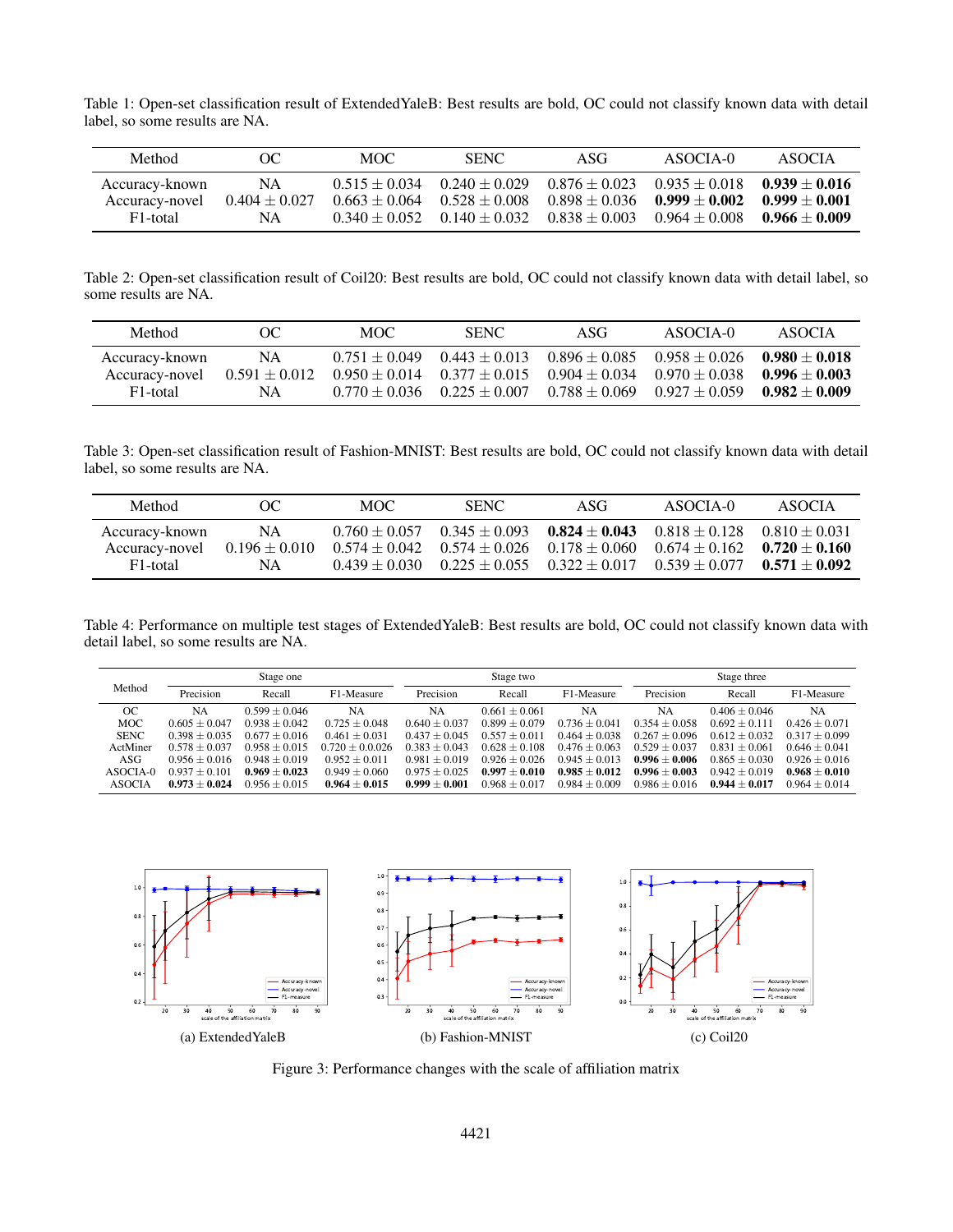classes and detection accuracy on novel classes. Especially, the superiority of ASOCIA over ASOCIA-0 validates that considering the diversity is helpful for active sampling of representative examples. Among the compared methods, ASOCIA-0 tends to be effective in most cases, probably benefits from the low-rank representation learning. ASG also achieves descent performance on some datasets, but is less effective on the others. One possible reason is that ASG need to identify the boundary for generating examples. While on some small datasets with limited labeled data, e.g., Coil20, it may lose its edge due to the less accurate boundary. In addition, ASG generates data around each known class based on the distance. So if data from different classes are close to each other, ASG may confuse to recognize the labels of data. In contrast, our model based on low-rank representation learning can distinguish data based on the subspace where data lies in.

SENC gets relatively less effective results. In (Mu et al. 2017), the matrix sketch technique aims at large data matrix, and requires a large number of labeled data. While in our experiments, only a few examples are used to train the model. Besides, SENC computes inner products of the test data with every row of the sketch matrix. The datasets used here are image files. For example, for grayscale images, inner product of two undertint images is smaller than one undertint image with a dark image, so inner products of data to sketch matrix rows may not appropriate.

## Result with different scales of affiliation matrix

In previous experiments, the average budget number is 30 for each class in the affiliation matrix. Here we examine how the performance changes with the increase of the affiliation matrix size. For each dataset, 6 classes are used and 3 of them are known classes and the other 3 classes are novel. The number of examples in each class is the same as previous experiments. We select data from 3 known classes and the budget number is from 15 to 90. The result is showed in Figure 3.

Figure 3 shows that the method achieves a high accuracy of novel class detection with various affiliation matrix sizes. Because in this experiment the score statistical distribution shows that the score range of novel data is smaller and lies in a narrow interval of unimodal distribution, so after the threshold separated the score list, novel data can always be classified correctly with high accuracy. But the score of known data is widely distributed. In the beginning, the accuracy of known data and the F1-measure are at low level and the standard deviation measurements are larger, After the training data grows to a certain scale, the performance stays at high level with a more steady state.

### Update the model on multiple test stages

In this subsection, we examine the performance of the proposed method in a more challenging case with multiple test stages. In the beginning, no labeled data are available and we select 90 data from unlabeled dataset which contains 3 classes, then in every test stage, test dataset contains 6 classes, i.e., 3 novel classes are added. In each stage, we label the selected data and merge them with labeled data selected previously for the model training. We set three stages until 9 classes are included in the model. Due to the equal number of known data and novel data in test dataset, we use Precision, Recall and F1-measure as measurements where known data classified correctly are seen as true positive data, novel data classified correctly are seen as true negative data. The result is showed in Table 4. ASOCIA and ASOCIA-0 have the best classification results and new data detection effects. ActMiner (Masud et al. 2010) uses clustering to control the boundary which is a hypersphere determined by the furthest point to the corresponding cluster center, so it is more sensitive to outliers and may not filter new class data accurately.

## Conclusion

We study a challenging case of open-set classification, where the training data is collected from known class but fully unlabeled, while the test data is from a open-set of both known and novel classes. We propose an active learning approach to perform both classification of known classes and detection of novel classes. On one hand, representative sampling is incorporated with diversity to actively select the most important examples for label annotation; on the other hand, low-rank representation along with a online solution is learned to achieve discriminative features. The effectiveness of the proposed ASOCIA approach is validated on multiple datasets with regard to different performance measures. In the future, we plan to incorporate other classification techniques with representation learning to further improve the performance.

#### References

Berry, M. W.; Dumais, S. T.; and O'Brien, G. W. 1995. Using linear algebra for intelligent information retrieval. *Siam Review* 37(4):573–595.

Bouguelia, M. R.; Belaid, Y.; and Belaid, A. 2014. Efficient active novel class detection for data stream classification. In *International Conference on Pattern Recognition*, 2826–2831.

Cai, J.; Candes, E. J.; and Shen, Z. 2010. A singular value thresholding algorithm for matrix completion. *Siam Journal on Optimization* 20(4):1956–1982.

Da, Q.; Yu, Y.; and Zhou, Z. 2014. Learning with augmented class by exploiting unlabeled data. In *Proceedings of the 28th AAAI Conference on Artificial Intelligence*, 1760–1766.

Donoho, D., and Grimes, C. 2003. Hessian eigenmaps: new locally linear embedding techniques for high-dimensional data. Technical report.

Guru, D. S.; Suhil, M.; Gowda, H. S.; and Raju, L. N. 2016. Detection of a new class in a huge corpus of text documents through semi-supervised learning. In *International Conference on Advances in Computing, Communications and Informatics*.

Hu, Y.; Zhang, D.; Jin, Z.; Cai, D.; and He, X. 2013. Active learning via neighborhood reconstruction. In *Proceedings of*